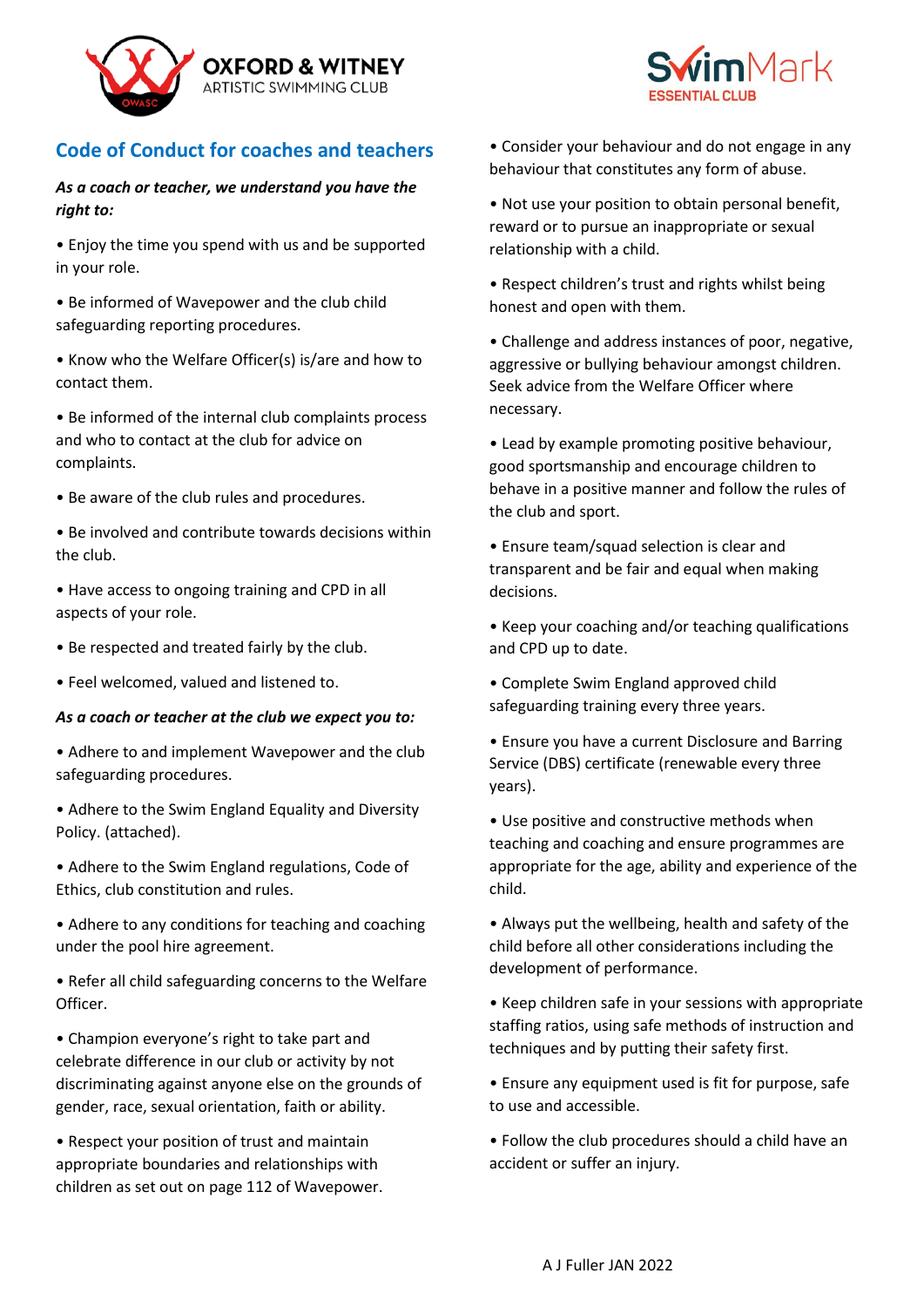



• Develop positive relationships with

parents/guardians and where possible provide them with regular information and updates regarding their child's development in swimming, para-swimming, diving, high diving, artistic swimming, water polo and open water swimming.

• Listen to any concerns the parent/guardian or child may have and seek advice (where appropriate) to resolve any concerns.

• Treat all personal information about children or their families on a confidential "need-to know" basis unless information sharing with others is required to protect and safeguard a child from harm.

• Observe the authority of officials and follow the rules of the sport when questioning any decisions.

• Treat with respect and encourage all children to respect all competitors and teams from other organisations in victory or defeat.

Breaches of the Code of Conduct may result in disciplinary action being taken against you by the club committee under the judicial regulations or if you are employed under your contract of employment.

Continued issues and repeated breaches may result in your dismissal from the club.

Signature of the coach/teacher

Printed name

Position in the club